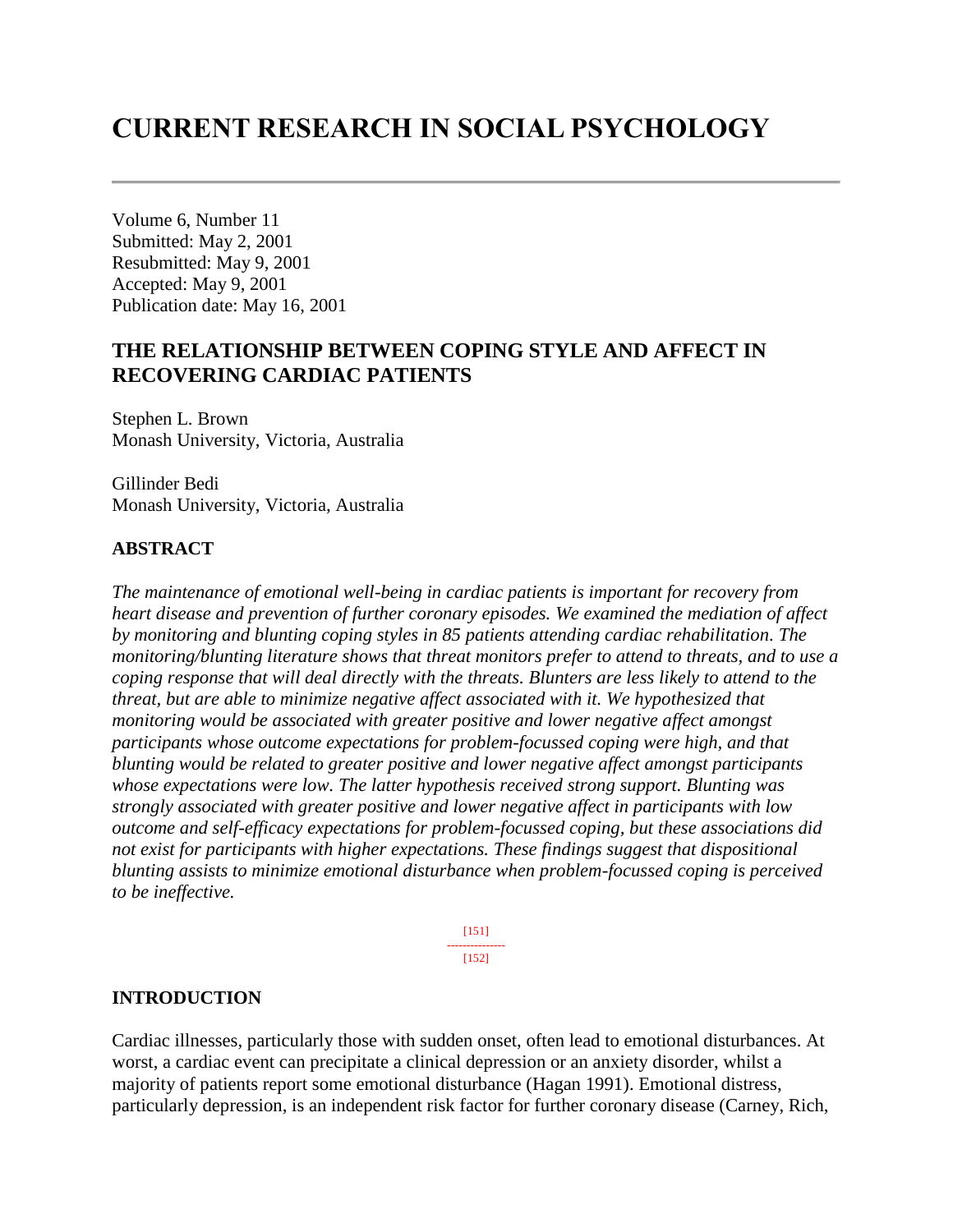Freeland and Saini 1988), poorer physical and psychological recovery, and a reduced likelihood that a patient will succeed in modifying coronary risk behaviors (Bennett, Mayfield, Norman, Lowe and Morgan 1999). Understanding processes of affective disturbance in cardiac patients, and the ways that they cope with these disturbances, is a high priority for cardiac rehabilitation research.

The emotional consequences of any traumatic event are not fixed, but are influenced by several individual and contextual factors (Lazarus and Folkman 1984). One factor, coping style, refers to stable patterns in the way that people respond to threatening events, and is a strong predictor of coping responses that are employed in specific situations (De Groot, Boeke, Bonke and Passchier 1997; Muris, van Zuuren and de Vries 1994) Almost all theories of coping make a fundamental distinction between coping styles oriented toward dealing with the threat, and those directed toward minimizing negative affect associated with the threat (Lazarus and Folkman 1984). Miller (1987) suggests that these styles can be described in terms of selective attention directed either toward or away from the source of the threat. Threat monitoring involves the allocation of attention to a threatening stimulus, and is viewed as a precursor to active coping. High monitoring scorers are more likely to attend to threatening stimuli (Constans, Mathews, Brantley and James 1999), seek information about a threat (Muris, van Zuuren and de Vries 1994), and to institute direct action to alleviate it (van Zuuren and Wolfs 1991; van Zuuren, de Groot, Mulder and Muris 1996; van Zuuren and Doopler 1999; Bar-Tal and Spitzer 1999). Conversely, high scorers on blunting scales limit attention to, and cognition about, threat stimuli. Blunting is associated with fewer thoughts about threat stimuli (Muris, de Jong, van Zuuren and Schoenmakers 1996) and less reporting of physical pain (Bruehl, Carlson, Wilson and Norton 1996; Gard, Edwards, Harris and McCormack 1988). A relationship between blunting and defensive avoidance appears indicated by links between blunting and repression (Phipps and Srivastava 1997; Turvey and Salovey 1994), wishful thinking (van Zuuren and Wolfs 1991; Bar-Tal and Spitzer 1999) and the avoidance of threatening information (Muris, van Zuuren and de Vries 1994).

> [152] ---------------

[153]

With regard to heart disease patients, Van Elderen, Maes and Dusseldorp (1999) found that, immediately after a cardiac event, a coping style similar to monitoring was associated with poorer emotional well-being, and blunting was beneficial. Monitoring was positively related to well-being at subsequent observations, suggesting that directly confronting the threat of heart disease is highly unpleasant at first, but may have ultimate rewards. However, the effectiveness of coping style appears to be influenced by contextual factors such as control over the threat stimulus, presentation of the stimulus and time-frame (De Groot, Boeke, Bonke and Passchier 1997). Thus, the effectiveness of a coping style may be dependent on the fit between it and the context within which it is practiced. One contextual factor is the extent to which patients believe that problem-focussed coping responses will be effective in reducing the threat (Rippetoe and Rogers 1987). This paper investigates whether monitoring is more likely to be associated with emotional well-being when this belief is present, and blunting to be associated with well-being when it is not.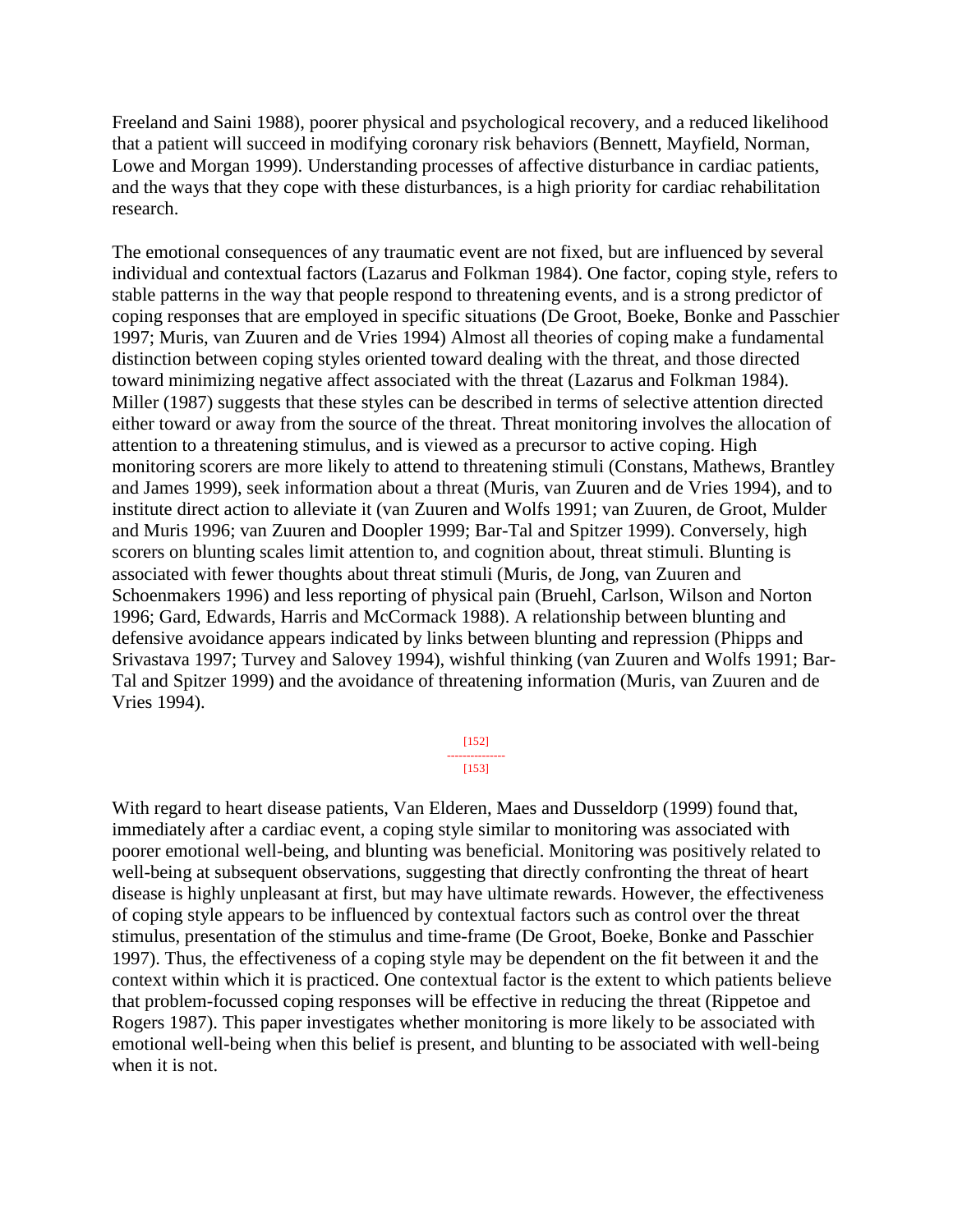Social cognitive theory (Bandura 1986) specifies that two dimensions underlie beliefs about the effectiveness of specific actions. Outcome expectations refer to the extent to which the individual believes that desired outcomes will be achieved by executing specific behaviors, and selfefficacy expectations refer to the extent to which people perceive themselves to be capable of executing those behaviors. When these expectations for problem-focussed coping responses are high, such coping responses are stimulated, whereas low expectations tend to inhibit them (Rippetoe and Rogers 1987). As high outcome and self-efficacy expectations are often precursors to successful coping, they are likely to suit monitors' preferences for problemfocussed coping. However, when expectations are low, a tension may exist between monitors' tendency to attend to threats, and their poor expectations of coping with them. Thus, monitoring may be beneficial if expectations of being able to cope are high, but detrimental if expectations are low. Blunting, on the other hand, may be ineffective or wasteful when expectations about the effectiveness of problem-focussed coping are high, but may be appropriate when blunters believe that attempting problem-focussed coping responses will be ineffective (De Groot et al. 1997; Rippetoe and Rogers 1987).

We are interested in the extent to which monitoring and blunting are associated with emotional well-being in recent cardiac patients. Given Van Elderen et al's (1999) findings, we expect that blunting will be positively and monitoring negatively associated with well-being. More importantly, we hope to extend van Elderen et al's findings by establishing that they apply to specific categories of patients, defined by outcome and efficacy expectancies. As high outcome and efficacy expectancies are compatible with a monitoring disposition, we expect that negative relationships between monitoring and emotional well-being will be more likely to occur when these expectancies are low. Conversely, positive relationships between blunting and well-being are expected to be greater when outcome and efficacy expectancies are low.

> [153] --------------- [154]

#### **METHOD**

Participants were recruited from cardiac rehabilitation groups in Melbourne, Australia. The first author visited each group, explained that the study objective was to examine attitudes and feelings about cardiac rehabilitation, and presented potential participants with questionnaires and stamped self-addressed envelopes. 101 questionnaires of a possible 174 were returned. 16 potential participants were eliminated because they had not properly completed the affect scale. Sixty males and 20 females (48.85% of distributed questionnaires) with a mean age of 61.59 (S.D.=10.18) were included in the study. Primary diagnoses or procedures were 10 myocardial infarctions, 34 coronary artery bypass graft surgery, 21 coronary angioplasty, 7 heart failure, 5 angina only and 8 other conditions or procedures (arterial fibrillation, ventricular septal myectomy and valve repair or replacement). The average number of weeks expired between the cardiac event and questionnaire completion was 10.61 weeks (S.D.=7.45).

#### **Monitoring and Blunting**

The Threatening Medical Situations Inventory (TMSI – van Zuuren et al. 1996) assesses monitoring and blunting styles using responses to four hypothetical medical scenarios. The TMSI has acceptable reliability in Dutch speaking (van Zuuren and Muris 1993; Muris, van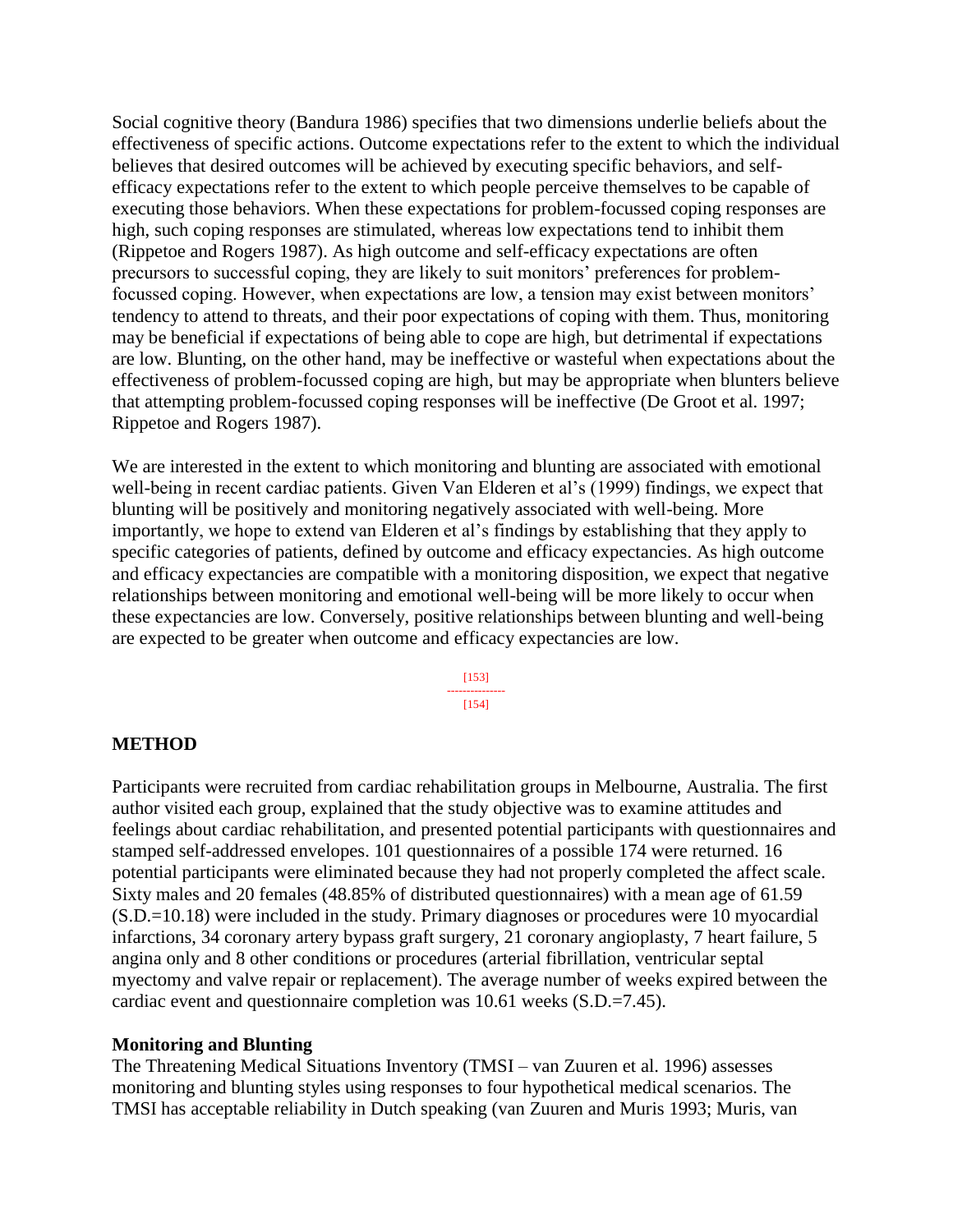Zuuren and de Vries 1994) and English speaking (van Zuuren et al. 1996) samples, shows good correlations with monitoring and blunting dimensions of Miller's (1987) Behavioral Style Survey (Muris, van Zuuren and de Vries 1994) and is related to coping behavior in the face of a quasi-medical stressor (Muris, van Zuuren and de Vries 1994) and predicts health-related behaviors (van Zuuren and Doopler 1999). Discriminant validity for this study is indicated by the absence of any relationship with trait anxiety or depression (Muris, van Zuuren and de Vries 1994). We used an English translation of the original Dutch scale (van Zuuren et al. 1996). Cronbach Alpha reliability analyses showed a coefficient of 0.82 for both monitoring and blunting.

#### **Outcome Expectancies**

Social cognitive theory specifies that outcome expectancies be measured with reference to specific outcomes. Domain-specific outcome efficacy estimations were measured using two fivepoint likert scales. Respondents were asked to estimate the probabilities of their experiencing a future heart attack and making a full recovery from their current condition, assuming that they cease smoking, eat a low-fat diet and engage in regular exercise.

> [154] --------------- [155]

However, generalized measures of outcome expectancy (Scheier and Carver 1992) are also associated with emotional well-being in cardiac patients, independently of domain-specific outcome measures (Scheier, Magovern, Abbott, Matthews, Owens, et al 1989; Helgeson 1999, Helgeson and Fritz 1999). Generalized outcome expectancies were measured using the Life Orientation Test of dispositional optimism (LOT – Scheier and Carver 1985) The LOT has been used to successfully predict well-being and recovery in a sample of heart disease patients (Scheier, et al 1989). The full scale contains four items pertaining to optimistic outcomes and four pertaining to pessimistic outcomes. Recent factor analytic studies suggest that optimism and pessimism constitute separate but inversely related dimensions (Robinson-Whelan, Kim, MacCallum and Kiecolt-Glaser 1997; Chang and D'Zurilla 1994; Chang, Maydeu-Olivares and D'Zurilla 1997). We used both dimensions in this study.

# **Self-Efficacy**

A four-item, self-efficacy scale was developed, with each item measured on a five-point likert scale. Items reflected the respondent's confidence in being able, if they chose, to lose weight, maintain weight loss for at least one year, maintain a low-fat diet for a year and maintain physical activity for 20 minutes, four times per week, for a full year. The scale had a Cronbach Alpha of 0.72.

# **Emotional Well-Being**

General measures of mood appear to be more sensitive indicators of well-being in cardiac populations than measures of psychopathology, such as depression and anxiety (Denollet 1993). The Positive and Negative Affect Scale (PANAS) is based upon research demonstrating that self-reported mood states can be effectively classified on these two dimensions (Watson, Clark and Tellegen 1988). The use of mood scales confers an additional advantage, as they do not contain items pertaining to optimistic beliefs which may be spuriously associated with our outcome and efficacy measures. Each PANAS scale comprises ten specific mood-related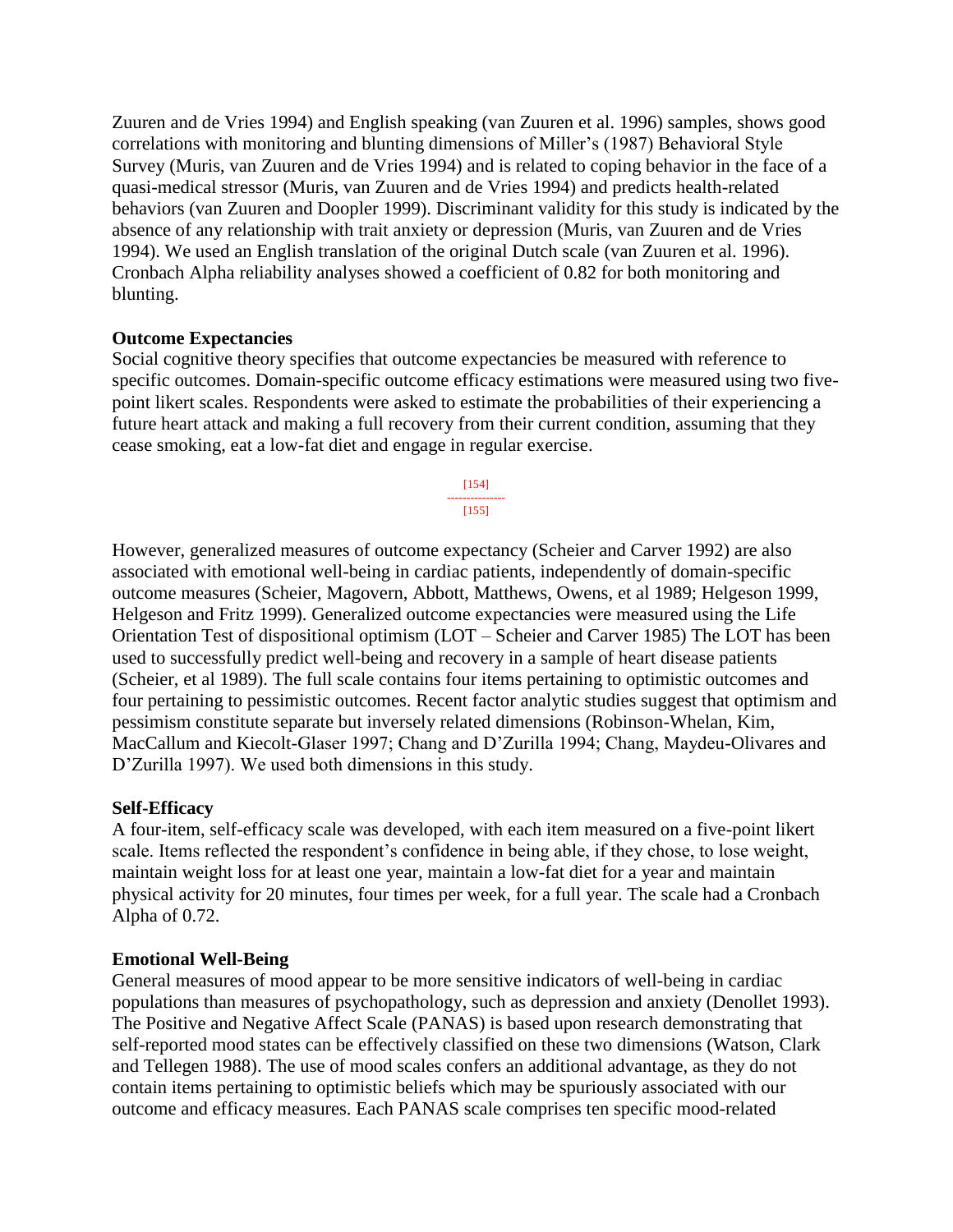adjectives, rated on five-point scales, of frequency over a two-week period. Both PANAS scales have good reliability (Watson, Clark and Tellegen 1988), are correlated with other indicators of affect (Watson, Clark and Tellegen 1988) and are sensitive to changes over time (Watson, Clark and Tellegen 1988). When respondents are asked to consider a two-week period, there is a small inverse correlation between positive and negative affect (r=.22, Watson, Clark and Tellegen 1988).



#### **RESULTS**

To detect possible sources of spurious correlation, we examined relationships between age, gender, diagnosis, time since the cardiac event and the presence of other serious health conditions and study variables. Although negative affect was inversely related to age  $(r_{(78)}=0.30,$ p<.01), age was not related to monitoring or blunting, and, thus, could not be a source of spurious correlation. The existence of other health complaints (usually diabetes and arthritis) was related to both lower blunting  $(t_{(32.01)}=2.36, p=0.024)$  and lower positive affect scores  $(t_{(30.98)}=2.74, p=0.010)$ , and may be a source of spurious correlation.

Means, standard deviations and intercorrelations for all measures used in this study are presented in Table 1.

|                               | <b>Mean</b> | S.D. | $\mathbf{2}$ | 3      | $\overline{\mathbf{4}}$ | 5        | 6       | $\overline{7}$ | 8        | 9        |
|-------------------------------|-------------|------|--------------|--------|-------------------------|----------|---------|----------------|----------|----------|
| 1 Monitoring                  | 39.44       | 8.49 | $.30**$      | $-.07$ | $-.06$                  | .15      | .07     | $-.02$         | .10      | .13      |
| 2 Blunting                    | 43.04       | 7.61 |              | .08    | .06                     | .09      | $.33**$ | $-.14$         | $.30**$  | $-.27**$ |
| 3 Self-Efficacy               | 14.83       | 3.48 |              |        | $-.32**$                | $.29**$  | .13     | $-.39**$       | $.40**$  | $-.06$   |
| <b>4 Heart Attack Outcome</b> | 2.15        | 0.85 |              |        |                         | $-.50**$ | $-31**$ | .15            | $-.39**$ | .19      |
| <b>5 Recovery Outcome</b>     | 3.69        | 0.87 |              |        |                         |          | $.34**$ | $-.14$         | $.47**$  | $-.07$   |
| <b>6 LOT Optimism</b>         | 10.84       | 2.46 |              |        |                         |          |         | $-.17$         | $.33**$  | $-.12$   |
| <b>7 LOT Pessimism</b>        | 6.50        | 2.91 |              |        |                         |          |         |                | $-26**$  | $.28**$  |
| <b>8 Positive Affect</b>      | 30.14       | 6.67 |              |        |                         |          |         |                |          | $-.37**$ |
| <b>9 Negative Affect</b>      | 20.58       | 8.98 |              |        |                         |          |         |                |          |          |

**Table 1.** Means, Standard Deviations and Correlations Between Optimism, Coping Style and Affect Measures.

\* p < .05, \*\* p < .01

Table 1. shows that blunting was associated with positive affect and inversely associated with negative affect, whilst monitoring was related to neither. As expected, self-efficacy and all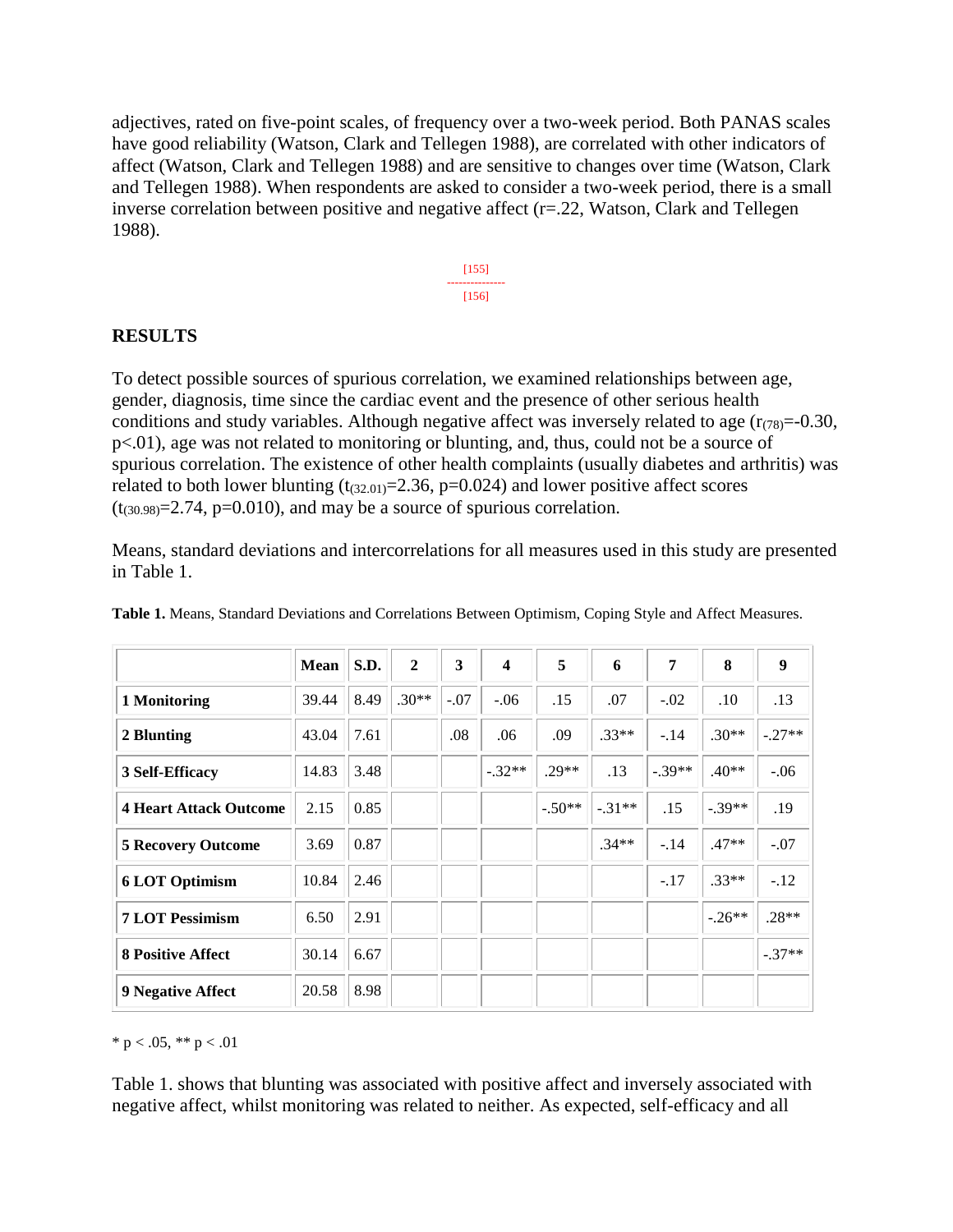outcome expectancy variables predicted positive affect. However, only LOT Pessimism predicted negative affect.

```
[156]
---------------
   [157]
```
As monitoring and blunting were positively correlated with each other (r=0.30, df=83, P<.001). we entered both variables into two regression equations to identify unique predictors of positive and negative affect. As the existence of other health complaints was associated with both blunting and positive affect, we included this variable in the equation predicting positive affect. The equation predicting positive affect was significant ( $R^2$ =0.16,  $F_{(2,84)}$ =5.33, p=0.003) with blunting (standardized coefficient=0.22,  $p<0.048$ ) the sole predictor. The equation predicting negative affect was also significant  $(R^2=0.12, F_{(2,84)}=5.45, p<0.01)$ , with both monitoring (standardized coefficient=0.23,  $p<0.05$ ) and blunting (standardized coefficient=0.33,  $p<0.01$ ) significant predictors. It should be noted that monitoring was a significant multivariate, but not univariate, predictor of negative affect. The most likely explanation for this is that blunting acts as a suppressor for irrelevant variance in the monitoring variable (Pedhauser 1999), and that, with this variance suppressed, monitoring predicts negative affect.

### **Outcome Expectations and Self-Efficacy as Moderators of the Coping Style Affect Relationship**

The two measures of specific outcome expectations and LOT Optimism were strongly intercorrelated (see Table 1.). To reduce the possibility of alpha error, we used a principal components analysis to combine them into a single variable. The principal components analysis yielded a single factor (eigenvalue=1.78), explaining 58.92% of the variance (factor loadings; heart attack outcome -0.80, recovery outcome 0.82, LOT Optimism 0.68). Factor scores, LOT Pessimism scores and self-efficacy scores were divided into approximately equal groups using a median split. To identify moderating influences of outcome expectations and self-efficacy, we regressed monitoring and blunting onto both positive and negative affect for the full sample and for participants scoring high and low on outcome expectancy, LOT pessimism and self-efficacy. Again, we included the existence of other health concerns into the equation predicting positive affect. The R-square and standardized regression coefficients of these analyses are presented in Table 2.

> [157] --------------- [158]

**Table 2.** R-Square and Standardized Regression Coefficients Predicting Affect Variables for the Full Sample and Broken Down by Outcome Expectations, Pessimism and Self-Efficacy.

|                    | <b>Positive Affect<sup>#</sup></b> | <b>Negative Affect</b> |  |  |
|--------------------|------------------------------------|------------------------|--|--|
| <b>Full Sample</b> |                                    |                        |  |  |
| Monitoring         | .06                                | $.23*$                 |  |  |
| Blunting           | $22*$                              | $-.33**$               |  |  |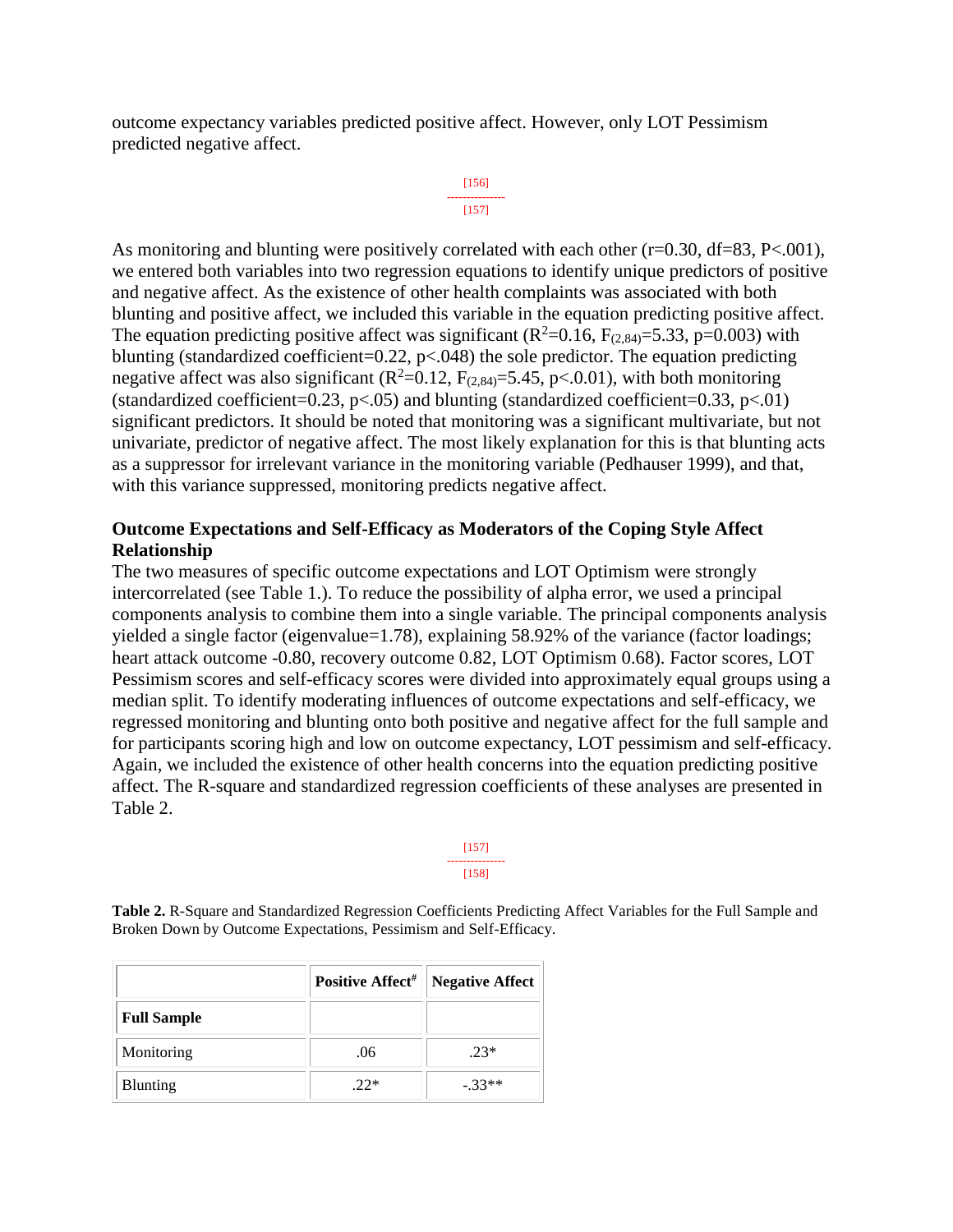| <b>Low Outcome Expectancy</b>  |         |          |
|--------------------------------|---------|----------|
| Monitoring                     | .13     | $.33*$   |
| Blunting                       | $.39**$ | $-.52**$ |
| <b>High Outcome Expectancy</b> |         |          |
| Monitoring                     | .15     | .16      |
| Blunting                       | .01     | $-.12$   |
| <b>Low LOT Pessimism</b>       |         |          |
| Monitoring                     | .20     | .27      |
| Blunting                       | $-.26$  | $-.09$   |
| <b>High LOT Pessimism</b>      |         |          |
| Monitoring                     | $-.08$  | .20      |
| Blunting                       | $.53**$ | $-.09$   |
| <b>Low Self-Efficacy</b>       |         |          |
| Monitoring                     | $-.06$  | .20      |
| Blunting                       | $.44**$ | $-43**$  |
| <b>High Self-Efficacy</b>      |         |          |
| Monitoring                     | .10     | .16      |
| Blunting                       | .02     | .14      |

# To eliminate the possibility of spurious correlation, the presence of co-morbid health conditions was included in the equation predicting positive affect.

#### [158] --------------- [159]

The analyses presented in Table 2 clearly show that the relationship between blunting and both affect variables was almost completely confined to low outcome expectations, high LOT Pessimism and low self-efficacy. The relationship between blunting and affect scores was only present when participants also scored below the median on outcome expectations, LOT Pessimism and self-efficacy. Monitoring was positively associated with negative affect in the full sample and in those with low outcome expectancy scores. However there were no consistent trends suggesting that the association between monitoring and negative affect was moderated by any expectancy variable.

# **DISCUSSION**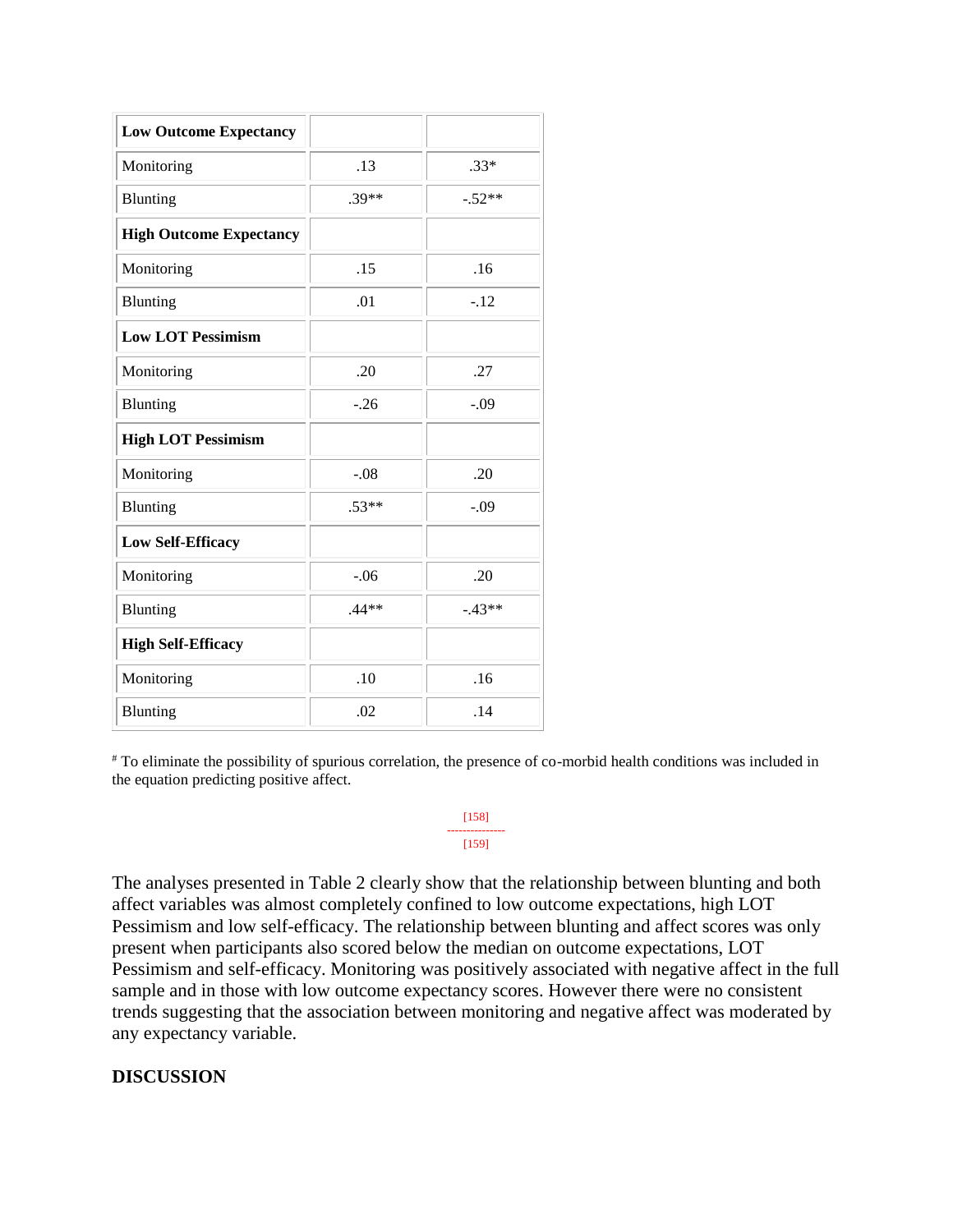We used a sample of recovering cardiac patients to examine relationships between coping style and emotional well-being, and possible moderation of those relationships by outcome and selfefficacy expectations. As we predicted, the positive relationship between blunting and emotional well being held only for patients who scored low on outcome and self-efficacy measures. However, our prediction that negative relationships between monitoring and well-being would only hold for participants with low expectancy scores was not supported.

Some caution must be exercised in the interpretation of these findings. Generalizability of our results may be limited due to participant self-selection. Participation in cardiac rehabilitation in Australia is voluntary, and less than 50% of recovering cardiac patients take advantage of programs. The effects of this bias are unknown. On one hand, patients who choose to attend rehabilitation may be more likely to engage in active coping, both by disposition and the influence of program content. However, it may also be the case that patients with greater physical and emotional needs choose to attend rehabilitation programs. The generalizabiliy problem is compounded by the low response rate of 49%. Another interpretive problem lies in the difficulty in ascribing causal relationships from a correlational design. Reverse causation (e.g., emotional well being may cause blunting) or causation by an unmeasured third factor are possible. However, we suggest that a causal relationship between coping style and affect is the most likely interpretation, because coping style is a dispositional measure with a high temporal stability (Muris, van Zuuren and de Vries 1994) whilst the PANAS measures refer only to the two weeks preceding questionnaire completion. A final interpretive limitation is that high outcome and efficacy expectations refer to beliefs about coping effectiveness. It is not possible to determine whether our findings are attributable to the expectations themselves or any coping responses that they may stimulate.



Van Elderen et al., (1999) pointed out that a dispositional tendency toward blunting has shortterm benefits for emotional well-being, but it may have poor long-term effects because it inhibits problem-focussed coping. Based on research findings that emotion-focussed coping is used when problem-focussed coping options are perceived to be ineffective (Rippetoe and Rogers 1987), we suggested that the relationship between blunting and well-being should be stronger in patients with low outcome and efficacy expectancies. This finding suggests that blunting protects emotional well-being when expectations of being able to cope are low, but does not affect wellbeing when expectations are high. This is consistent with de Groot et al's (1997) experimental work showing that blunters are superior at coping with uncontrollable threat stimuli. A key question is whether blunting is suppressed when expectations are high, or whether blunting still occurs but is ineffective. If the former is true, blunting represents a valuable resource for coping with stressful events. If the latter is true, the benefits of blunting need to be considered in the light of the potential inhibition of future problem-focussed coping attempts. This question is presently unanswered, and requires a longitudinal study of the hypothesis that elevations of outcome expectations will suppress blunting and reduce problem-focussed coping.

As expected, monitoring was related to higher levels of negative affect. A great deal of literature suggests that monitors' focus on stressful stimuli can augment their emotional reactions to them (Constans, Mathews, Brantley and James 1999; Muris, van Zuuren and de Vries 1994; van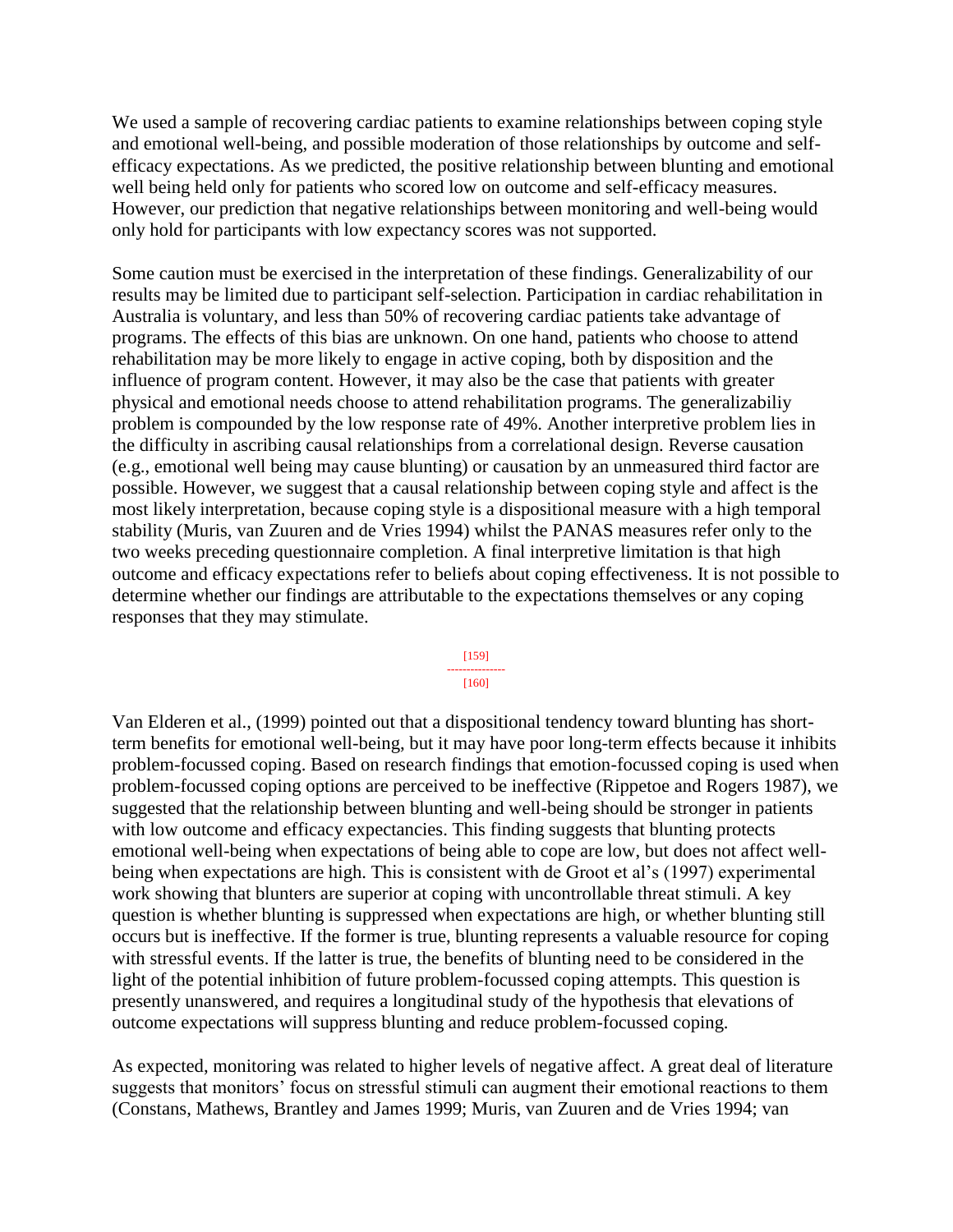Zuuren and Muris 1993). Van Elderen et al. (1999) suggest that this disadvantage may be offset over time by monitors' propensity for problem-focussed coping. As monitoring is associated with emotional distress early in the recovery period, we are concerned that this may deter monitors' engagement in problem-focussed coping. This concern is heightened by the fact that the correlation did not greatly differ between patients with high or low expectancies. We are not aware that this problem has been identified or a resolution attempted in the literature, and research is certainly recommended. On a practical level, one possible option may be to teach monitors the use of appropriate emotion-focussed coping techniques such as relaxation and distraction.

In summary, our findings suggest that blunting represents a coping resource when expectations of problem-focussed coping are low. It is currently not known whether this benefit is offset by blunters' unwillingness to engage in problem-focussed coping. We also found monitoring to be related to negative affect. A number of future research priorities can be identified from this research. A longitudinal study is desirable to consolidate our findings, and to extend them to identify the influence of interventions designed to increase outcome expectations and teach appropriate coping techniques to both monitors and blunters. It may also be useful to determine the extent to which patients actually engage in coping behavior, to supplement measures of coping style in hypothetical situations.

> [160] --------------- [161]

### **REFERENCES**

Bandura, A. (1997). *Self-efficacy: The exercise of control*. New York: Freeman.

Bar-Tal, Y. and A. Spitzer (1999). "The effect of coping on monitoring, blunting and the ability to achieve cognitive structure." *Journal of Psychology*, 133: 395-412.

Bennett, P., T. Mayfield, P. Norman, R. Lowe and M. Morgan (1999). "Affective and socialcognitive predictors of behavioural change following first myocardial infarction." *British Journal of Health Psychology*, 4: 247-256.

Bruehl, S., C. R. Carlson, J. F. Wilson and J. A. Norton (1996). "Psychological coping with acute pain: An examination of the endogenous opioid mechanisms." *Journal of Behavioral Medicine*, 19: 129-142.

Carney, R. M., M. W. Rich, K. E. Freeland and J. Saini (1988). "Major depressive disorder predicts cardiac events in patients with coronary artery disease." *Psychosomatic Medicine*, 50: 627-633.

Chang, E. C., T. J. D'Zurilla and A. Maydeu-Olivares (1994). "Assessing the dimensionality of optimism and pessimism using a multimeasure approach." *Cognitive Therapy and Research*, 18: 143-160.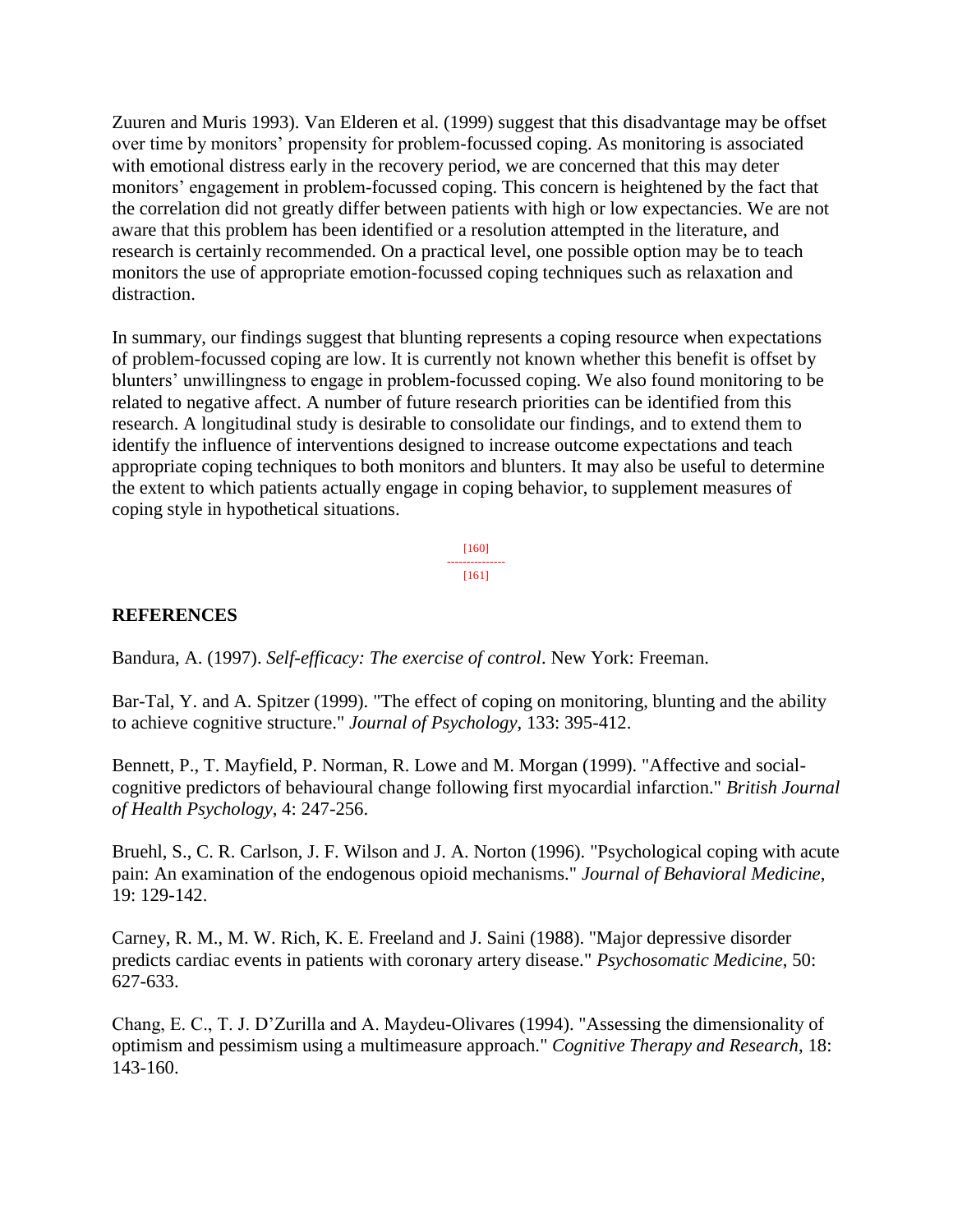Chang, E. C., A. Maydeu-Olivares and T. J. D'Zurilla (1997). "Optimism and pessimism as partially independent constructs: Relationship to positive and negative affectivity and psychological well-being." *Personality and Individual Differences*, 23: 433-440.

Constans, J. I., A. Matthews, P. J. Brantley and T. James (1999). "Attentional reactions to a Myocardial Infarction: Impact of mood state, worry and coping style." *Journal of Psychosomatic Research*, 46: 415-423.

De Groot, K. I., S. Boeke, B. Bonke, and J. Passchier (1997). "A revaluation of the adaptiveness of avoidant and vigilant coping with surgery." *Psychology and Health*, 12: 711-717.

Denollet, J. (1993). "Sensitivity in outcome assessment in cardiac rehabilitation." *Journal of Consulting and Clinical Psychology*, 61: 686-695.

> [161] --------------- [162]

Gard, D., P. W. Edwards, J. Harris and G. McCormack (1988). "Sensitizing effects of pretreatment measures on cancer chemotherapy nausea and vomiting." *Journal of Consulting and Clinical Psychology*, 56: 80-84.

Hagan, J. W. (1991). "Psychological adjustment following coronary artery graft bypass surgery." *Rehabilitation Counseling Bulletin*, 35: 97-104.

Helgeson, V. S. (1999). "Applicability of cognitive adaptation theory to predict adjustment to heart disease after coronary angioplasty." *Health Psychology*, 18: 561-569.

Helgeson, V. S. and H. L. Fritz (1999). "Cognitive adaptation as a predictor of new events after percutaneous transluminal coronary angioplasty.: *Psychosomatic Medicine*, 61: 488-495.

Lazarus, R. S. and S. Folkman (1984). *Stress, appraisal and coping*. New York: Springer.

Miller, S. M. (1987). "Monitoring and blunting: Validation of a questionnaire to assess styles of information-seeking under threat." *Journal of Personality and Social Psychology*, 52: 345-353.

Muris, P., A. D. de Jongh, F. J. van Zuuren and N. Schoenmakers (1996). "Monitoring and blunting coping styles and cognitive symptoms of dental fear." *European Journal of Personality*, 10: 35-44.

Muris, P., F. J. van Zuuren and S. de Vries (1994). "Monitoring, blunting and situational anxiety: A laboratory study on coping with a quasi-medical stressor." *Personality and Individual Differences*, 16: 365-372.

Pedhauser, E. J. (1999). *Multiple Regression in Behavioral Research: Explanation and Prediction*. (3rd Ed.) Fort Worth TX: Harcourt Brace.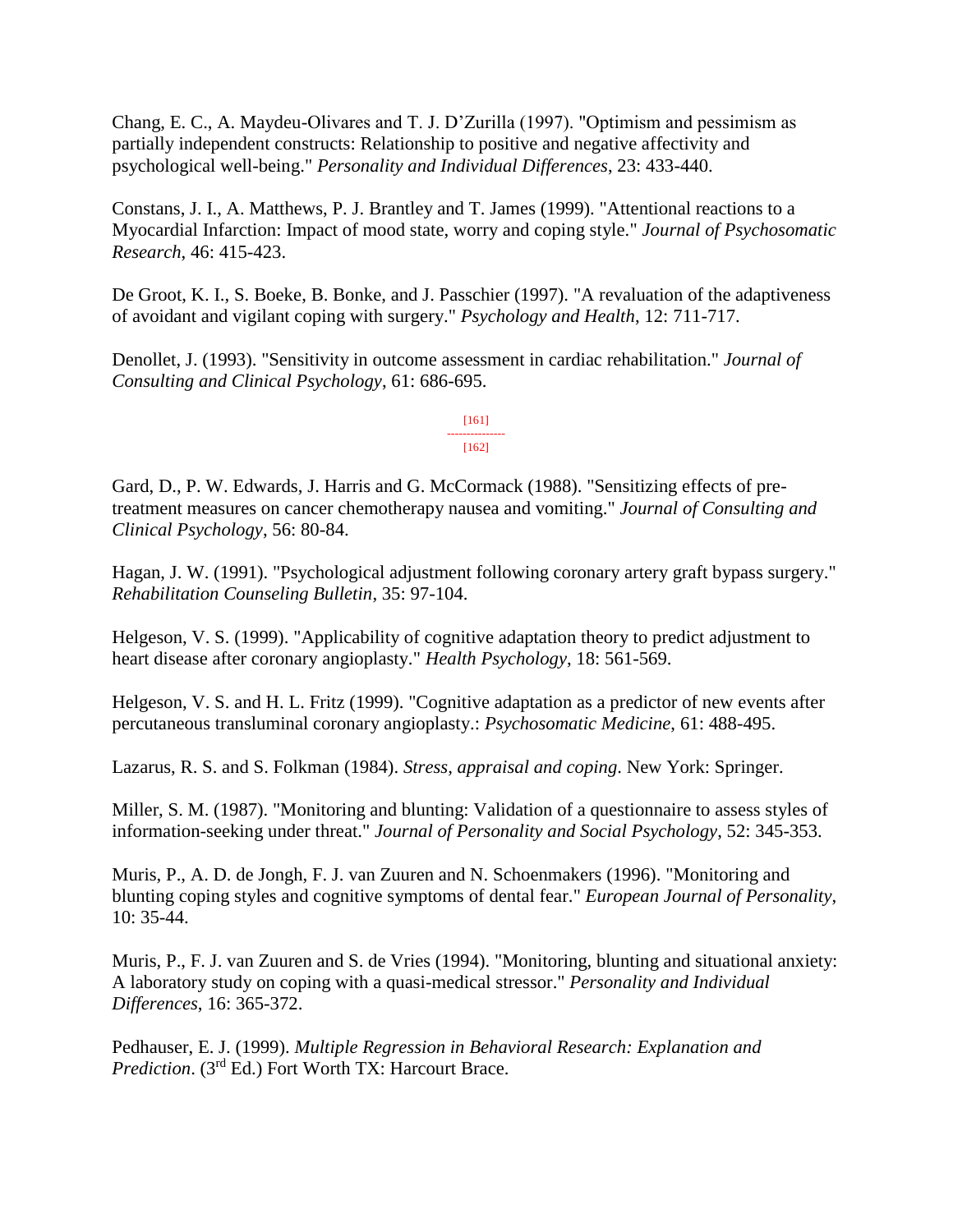Phipps, S. and D-K Srivastava (1997)."Repressive adaptation in children with cancer." *Health Psychology*, 16: 521-528.

#### [162] --------------- [163]

Rippetoe, P. A. and R. W. Rogers (1987). "Effects of components of protection-motivation theory on adaptive and maladaptive coping with a health threat." *Journal of Personality and Social Psychology*, 52: 596-604.

Robinson-Whelan, S., C. Kim, R. C. MacCallum and J. K. Kiecolt-Glaser (1997). "Distinguishing optimism from pessimism in older adults: Is it more important to be optimistic or not to be pessimistic?" *Journal of Personality and Social Psychology*, 52: 596-604.

Scheier, M. F. and C. S. Carver (1985). "Optimism, coping and health: Assessment and implications of generalized outcome expectancies." *Health Psychology*, 4: 219-247.

Scheier, M. F. and C. S. Carver (1992) "Effects of optimism on psychological and physical wellbeing: Theoretical overview and empirical update." *Cognitive Therapy and Research*, 16: 201- 202.

Scheier, M. F., G. J. Magovern, R. A. Abbott, K. L. Matthews, J. F. Owens, R. C. Lefebvre and C. S. Carver (1989). "Dispositional optimism and recovery from Coronary Artery Bypass Surgery: The beneficial effects on physical and psychological well-being." *Journal of Personality and Social Psychology*, 57: 1024-1040.

Turvey, C. and P. Salovey (1994). "Measures of Repression: Converging on the same construct?" *Imagination, Cognition and Personality*, 13: 279-289.

Van Elderen, T., S. Maes and E. Dusseldorp (1999). "Coping with coronary heart disease: A longitudinal study." *Journal of Psychosomatic Research*, 47: 175-183.

van Zuuren, F.J. and R. Doopler (1999). "Coping style and self-reported health promotion and disease detection behaviour." *British Journal of Health Psychology*, 4: 81-89.

van Zuuren, F. J., K. I. de Groot, N. L. Mulder and P. Muris (1996). "Coping with medical threat: An evaluation of the Threatening Medical Situations Inventory (TMSI)." *Personality and Individual Differences*, 21: 21-31.

van Zuuren, F. J. and P. Muris (1993). "Coping under experimental threat: Observable and cognitive correlates of dispositional monitoring and blunting." *European Journal of Personality*, 7: 245-253.